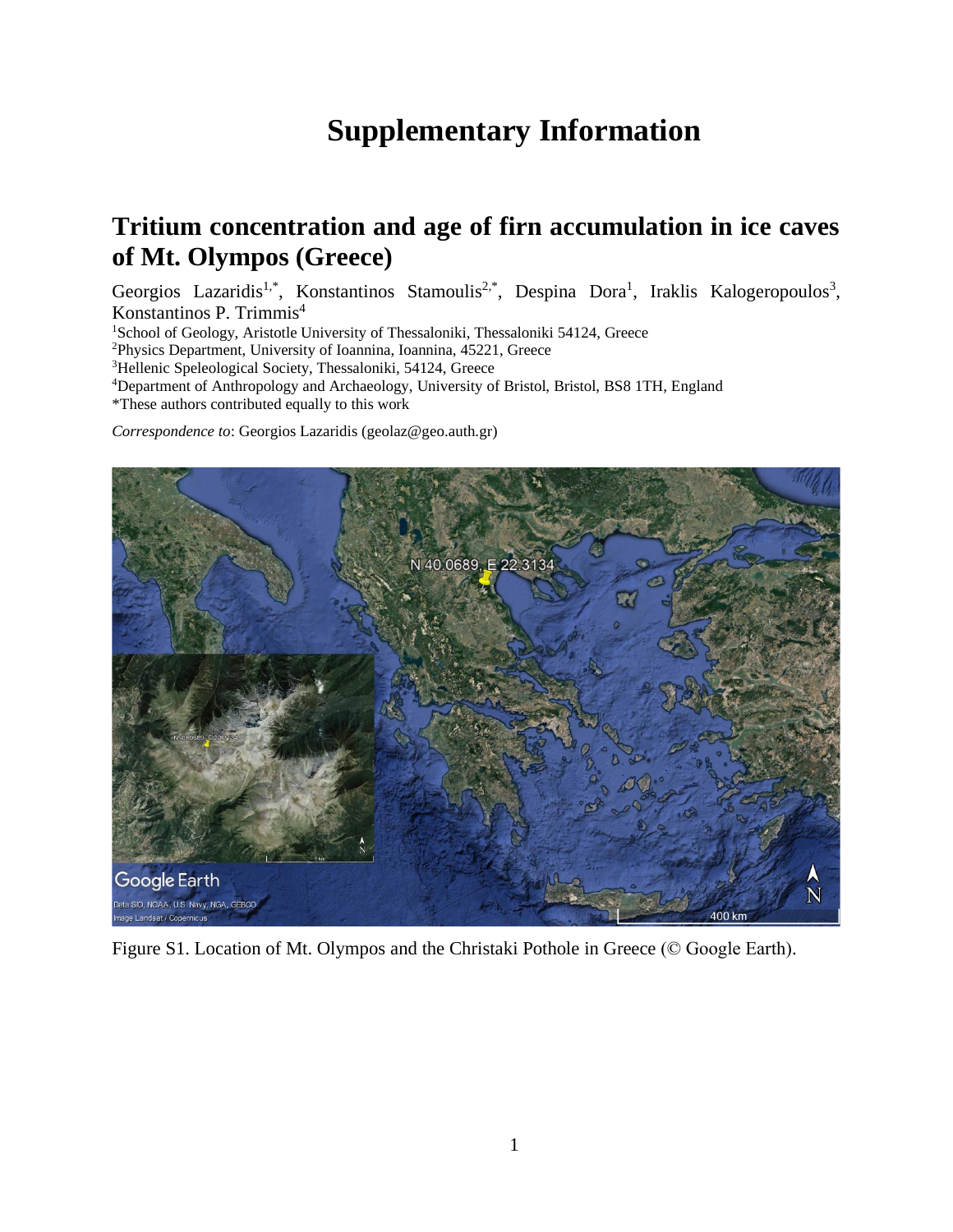

Figure S2. Descending into the Christaki Pothole.



Figure S3. The Christaki Pothole interior and the sampled ice plug.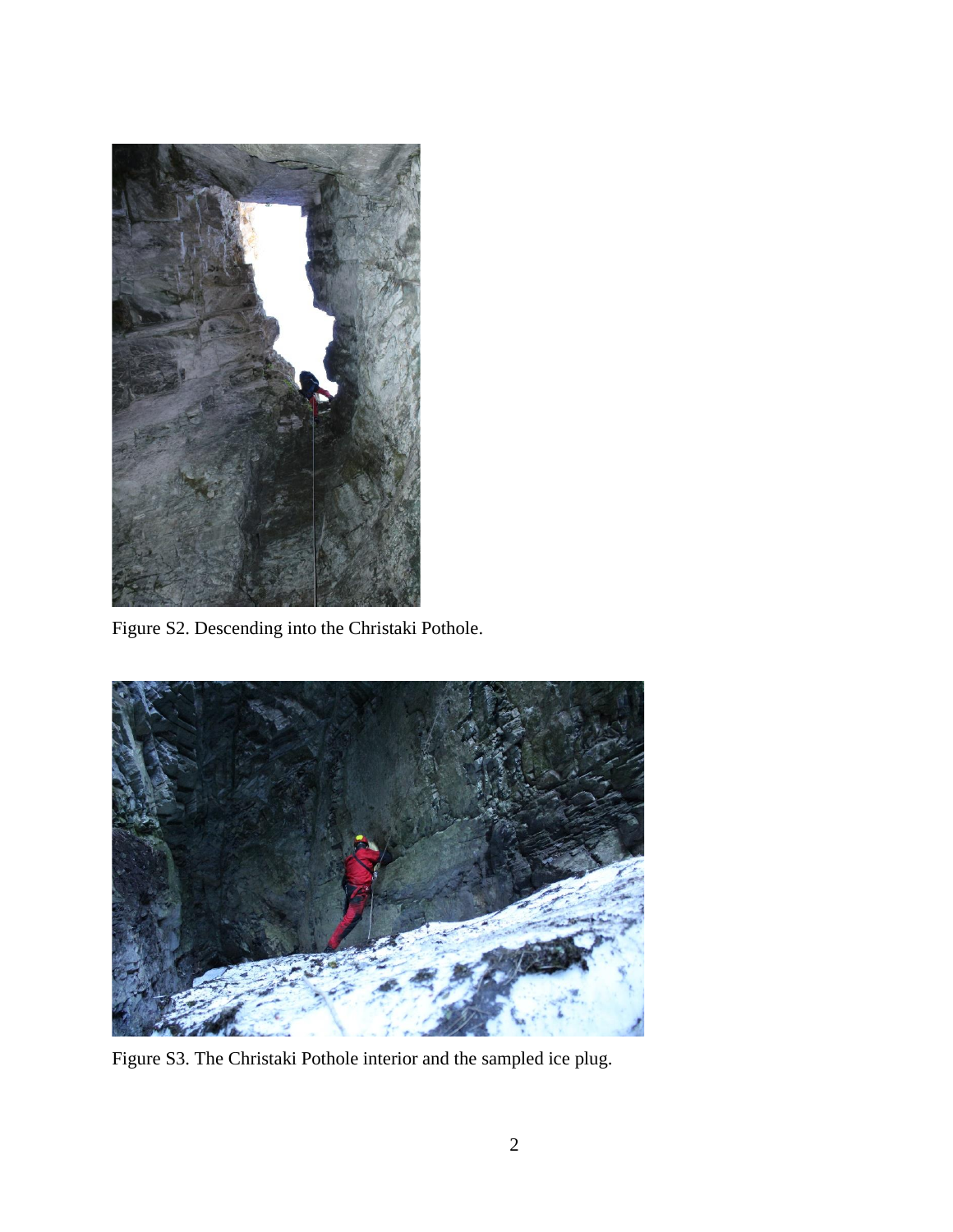

Figure S4. Sampling location and procedure in the Christaki Pothole.

Table S1. Tritium concentrations of the ice samples. Depth is measured from the top of the ice collumn.

|       | Depth | Tritium        |
|-------|-------|----------------|
| Code# | (cm)  | $(TU±1\sigma)$ |
| 1     | 5     | $7.2 \pm 0.6$  |
| 3     | 15    | $3.6 \pm 0.3$  |
| 5     | 25    | $3.5 \pm 0.3$  |
| 7     | 35    | $3.0 \pm 0.3$  |
| 9     | 45    | $1.1 \pm 0.1$  |
| 11    | 55    | $3.5 \pm 0.3$  |
| 13    | 65    | $0.9 \pm 0.1$  |
| 15    | 75    | $2.0 \pm 0.2$  |
| 17    | 85    | $5.5 \pm 0.5$  |
| 19    | 95    | $9.7 \pm 0.8$  |
| 21    | 105   | $6.9 \pm 0.6$  |
| 23    | 115   | $3.2 \pm 0.3$  |
| 25    | 125   | $3.2 \pm 0.3$  |
| 27    | 135   | $7.7 \pm 0.6$  |
| 29    | 145   | $5.4 \pm 0.5$  |
| 31    | 155   | $1.9 \pm 0.2$  |
| 33    | 165   | $9.2 \pm 0.8$  |
| 35    | 175   | $6.2 \pm 0.5$  |
| 37    | 185   | $7.0 \pm 0.6$  |
| 39    | 195   | $11 \pm 0.9$   |
| 41    | 205   | $3.6 \pm 0.3$  |